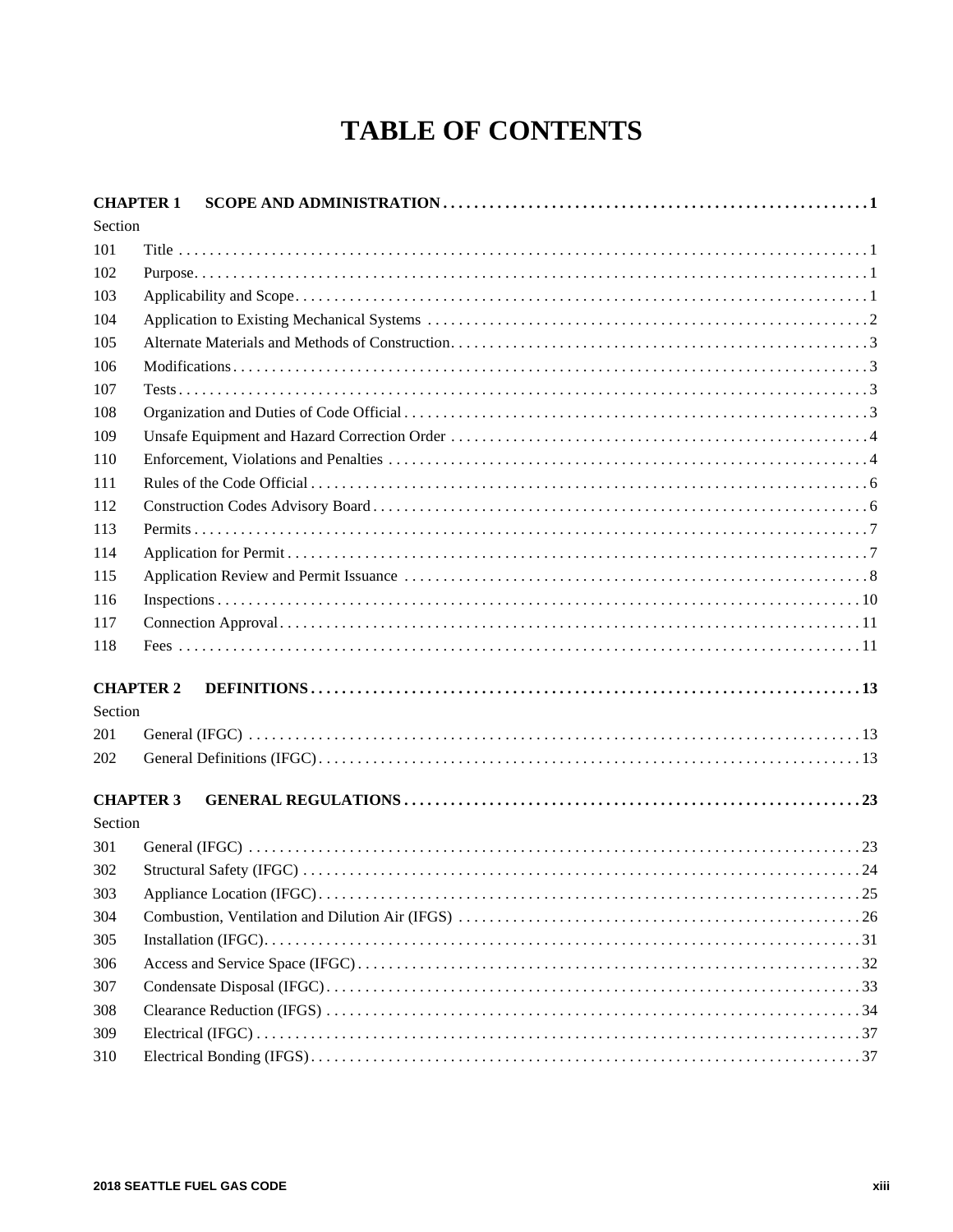| <b>CHAPTER 4</b> |                                                                                             |  |
|------------------|---------------------------------------------------------------------------------------------|--|
| Section          |                                                                                             |  |
| 401              |                                                                                             |  |
| 402              |                                                                                             |  |
| 403              |                                                                                             |  |
| 404              |                                                                                             |  |
| 405              |                                                                                             |  |
| 406              |                                                                                             |  |
| 407              |                                                                                             |  |
| 408              |                                                                                             |  |
| 409              |                                                                                             |  |
| 410              |                                                                                             |  |
| 411              |                                                                                             |  |
| 412              |                                                                                             |  |
| 413              |                                                                                             |  |
| 414              |                                                                                             |  |
| 415              |                                                                                             |  |
| 416              |                                                                                             |  |
| <b>CHAPTER 5</b> |                                                                                             |  |
| Section          |                                                                                             |  |
| 501              |                                                                                             |  |
| 502              |                                                                                             |  |
| 503              |                                                                                             |  |
| 504              |                                                                                             |  |
| 505              | Direct-Vent, Integral Vent, Mechanical Vent and Ventilation/Exhaust Hood Venting (IFGC) 114 |  |
| 506              |                                                                                             |  |
|                  |                                                                                             |  |
| <b>CHAPTER 6</b> |                                                                                             |  |
| Section          |                                                                                             |  |
| 601              |                                                                                             |  |
| 602              |                                                                                             |  |
| 603              |                                                                                             |  |
| 604              |                                                                                             |  |
| 605              |                                                                                             |  |
| 606              |                                                                                             |  |
| 607              |                                                                                             |  |
| 608              |                                                                                             |  |
| 609              |                                                                                             |  |
| 610              |                                                                                             |  |
| 611              |                                                                                             |  |
| 612              |                                                                                             |  |
| 613              |                                                                                             |  |
| 614              |                                                                                             |  |
| 615              |                                                                                             |  |